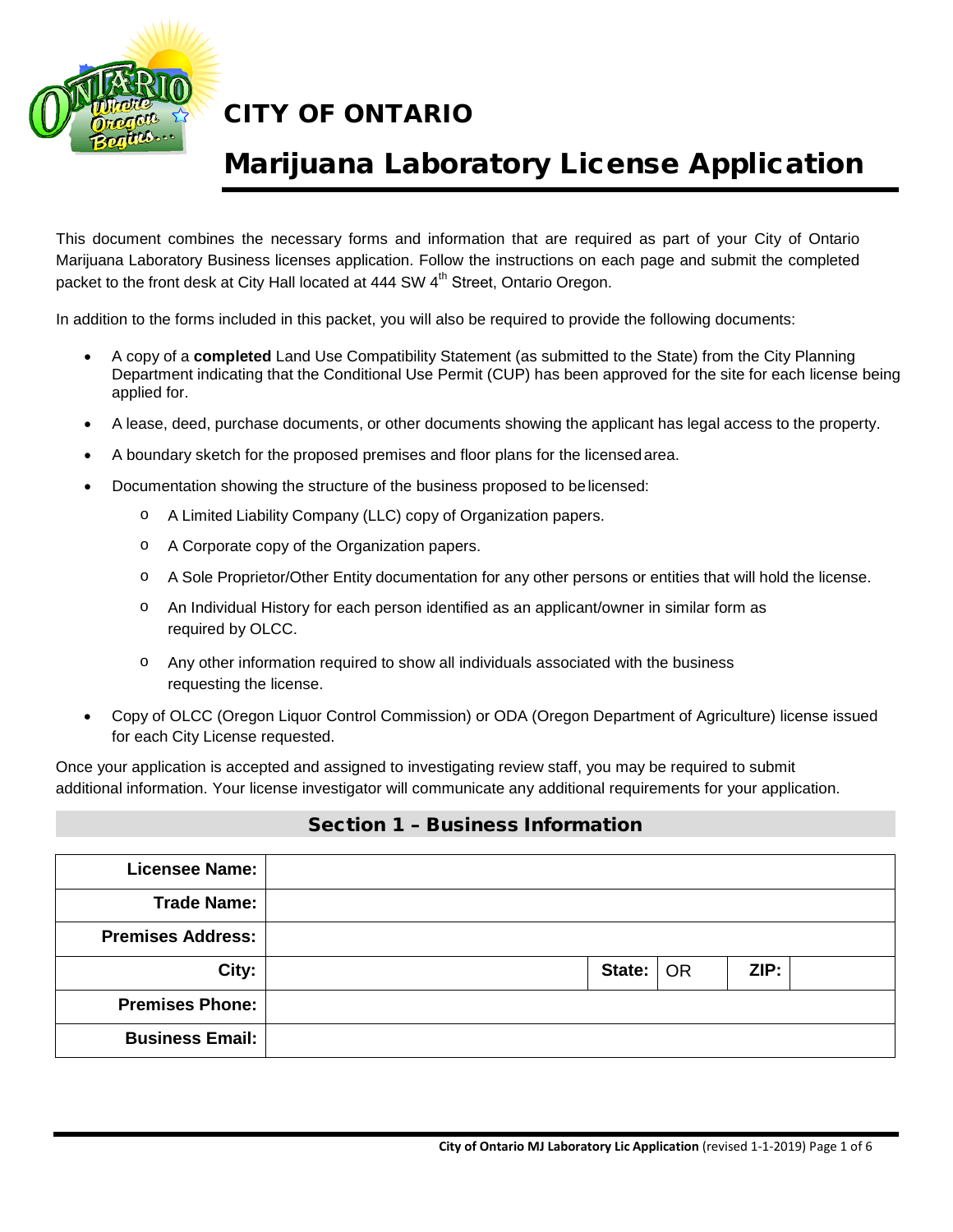

# Marijuana Laboratory License Application

### Section 2 – License being applied for

|            | See Ontario Municipal Code (OMC) 3-24-6 and 3-24 for all requirements and regulations. |                                                                                                                                                |  |  |  |
|------------|----------------------------------------------------------------------------------------|------------------------------------------------------------------------------------------------------------------------------------------------|--|--|--|
| <b>YES</b> | <b>NO</b>                                                                              |                                                                                                                                                |  |  |  |
|            |                                                                                        | New or Renewal Application fee of \$1200.00 submitted (must be paid to accept application).                                                    |  |  |  |
|            |                                                                                        | Application fee of \$220.00 for Each Employee over original 5 employees (Required at submittal).<br>Number employees over 5:<br>$x$ \$220 = \$ |  |  |  |
|            |                                                                                        | Marijuana Laboratory Business License fee of \$5,000.00 submitted. (can be paid when issued)?                                                  |  |  |  |
|            |                                                                                        | Copy of Land Use Compatibility Statement (LUCS) form submitted?                                                                                |  |  |  |
|            |                                                                                        | Copy of required Legal Ownership/Lease Documents Submitted?                                                                                    |  |  |  |
|            |                                                                                        | Copy of Site plan and floor plan submitted?                                                                                                    |  |  |  |
|            |                                                                                        | Copy of OLCC (Oregon Liquor Control Commission) or ODA (Oregon Department of Agriculture)<br>license?                                          |  |  |  |

#### **Any other additional information:**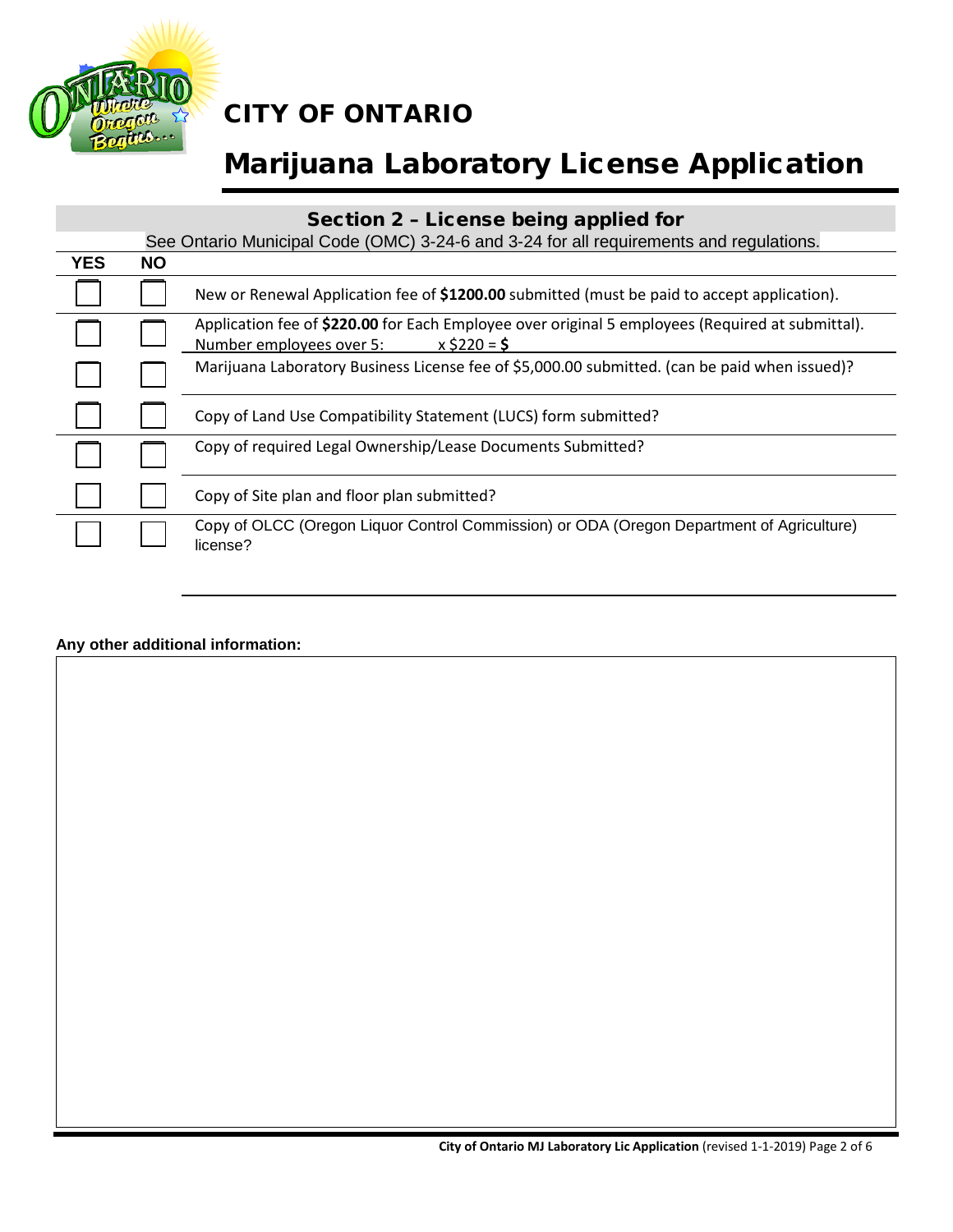

# Marijuana Laboratory License Application

### Section 3 – Hours of Operation

Use the following section to identify the regular hours during which your Laboratory business will be open to the public (i.e; when yourself, partners, representatives, or employees will be on the premises and engaged in the operation of the business and the exercise of license privileges for the operation.)

Under City Code, during regular business hours, your premises must be accessible on request to an identified CITY inspector. Outside of regular business hours, your premises must be accessible on request to an identified CITY inspector who has reason to believe a violation has occurred.

If your business will have seasonal variations, or irregular hours, detail these variations and schedules in the space available.

| Sunday:        |  |
|----------------|--|
| <b>Monday:</b> |  |
| Tuesday:       |  |
| Wednesday:     |  |
| Thursday:      |  |
| Friday:        |  |
| Saturday:      |  |

#### **Regular business hours (local time for the premises), specify AM and PM:**

**Seasonal or other variations:**

### **A LICENSEE MUST CONTINUE TO MEET ALL SECURITY REQUIREMENTS INCLUDING CAMERA COVERAGE REQUIREMENTS WHEN THE BUSINESS IS CLOSED, INCLUDING SEASONAL CLOSURES.**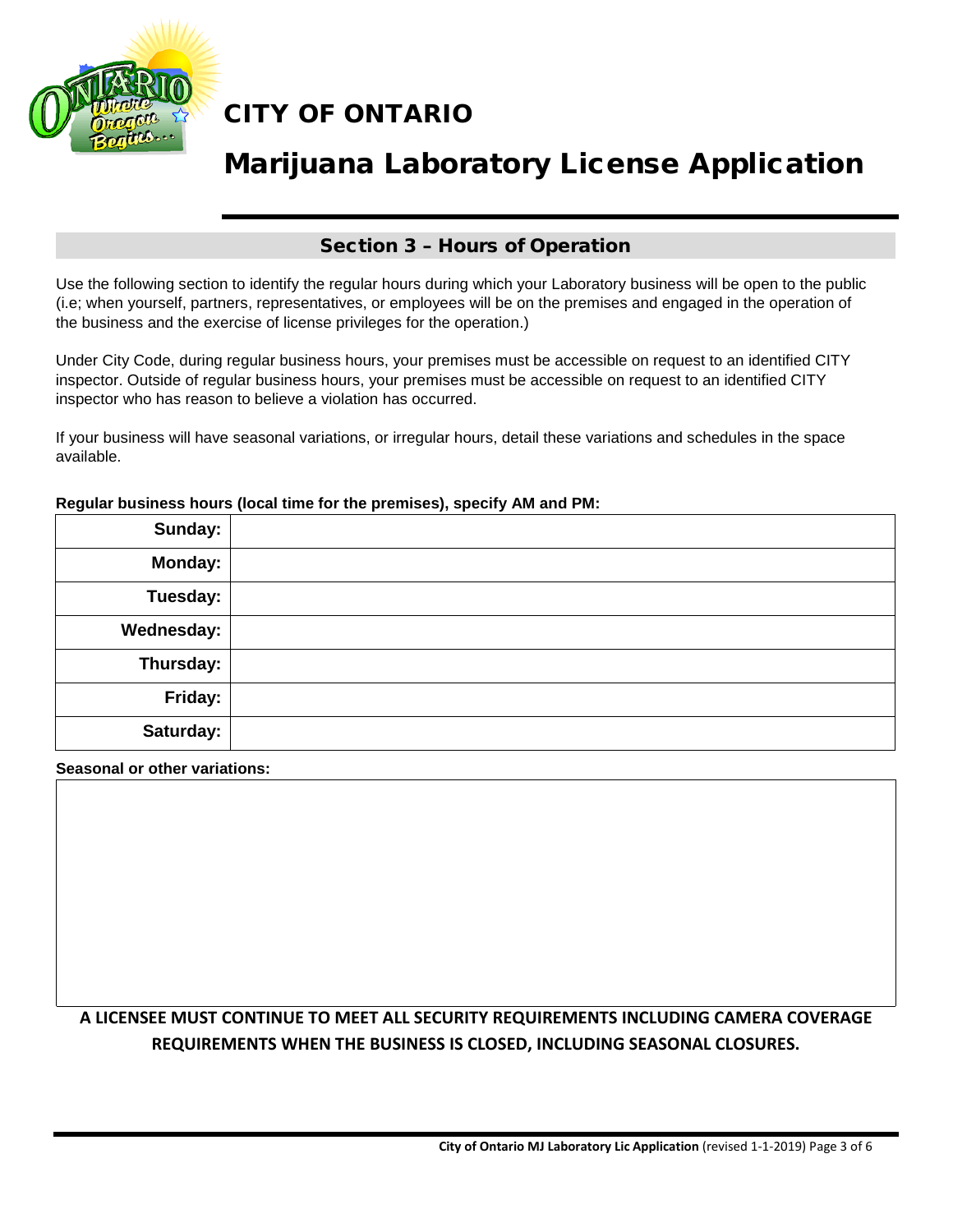

# Marijuana Laboratory License Application

### Section 4 – Other Interest in Property

| <b>YES</b> | <b>NO</b> |                                                                                                                                                                                                                                                                                                                                       |
|------------|-----------|---------------------------------------------------------------------------------------------------------------------------------------------------------------------------------------------------------------------------------------------------------------------------------------------------------------------------------------|
|            |           | Do any other persons or entities other than those that will hold the license have access to any<br>portion to the proposed premises? This includes property owners, contracted security<br>professionals, other tenants, or any entities holding an easement (other than utility easements)<br>over the property? If yes, list below. |

| <b>Entity or Person Name</b><br>(Full legal name of entity or person's first and last name) | <b>Type of Interest</b><br>(Owner, Easement, Tenant, Security Company, etc.) |
|---------------------------------------------------------------------------------------------|------------------------------------------------------------------------------|
|                                                                                             |                                                                              |
|                                                                                             |                                                                              |
|                                                                                             |                                                                              |
|                                                                                             |                                                                              |
|                                                                                             |                                                                              |
|                                                                                             |                                                                              |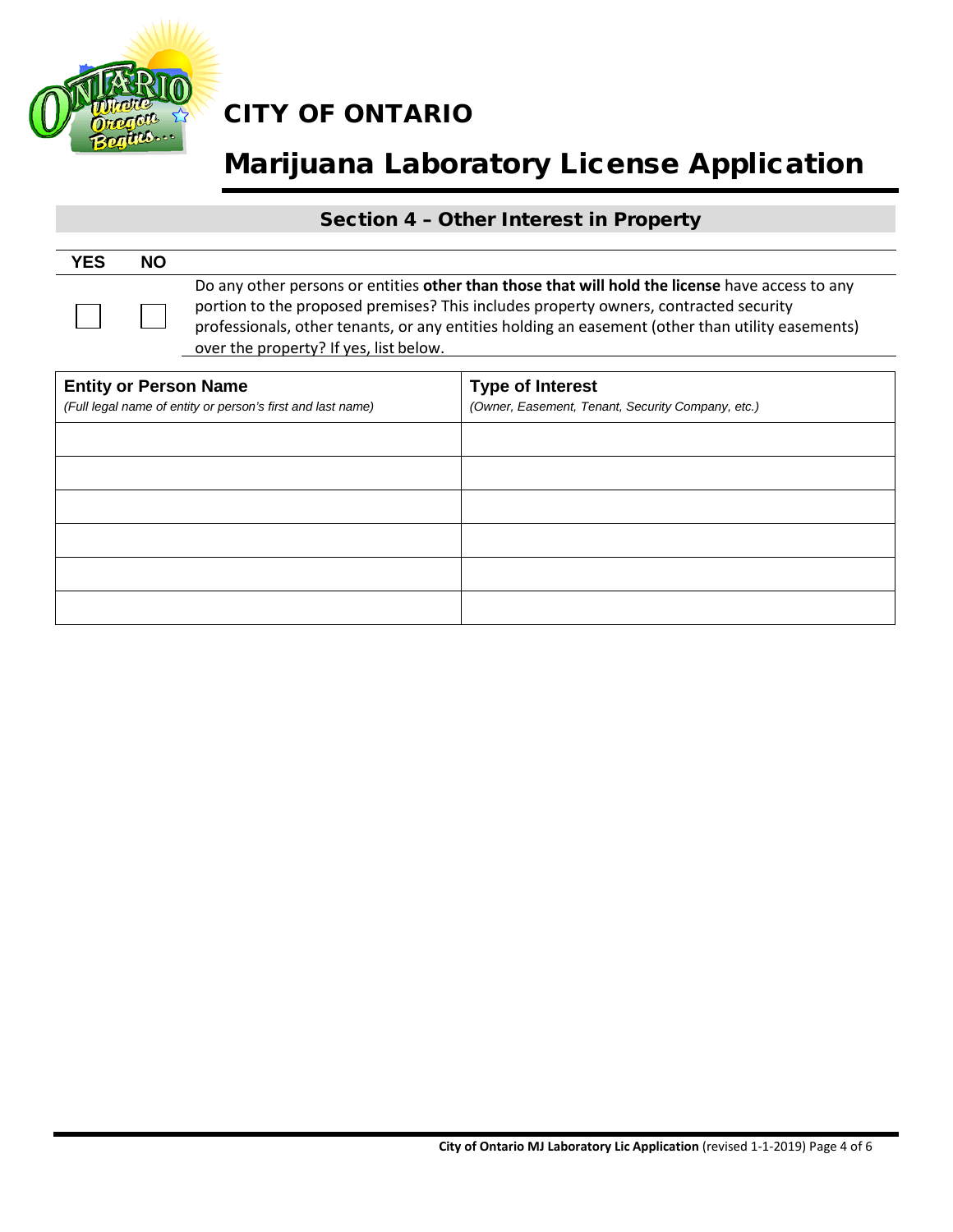

# Marijuana Laboratory License Application

### Section 5 – Background Checks

| <b>YES</b> | NΟ |                                                                                                                                                                                                       |
|------------|----|-------------------------------------------------------------------------------------------------------------------------------------------------------------------------------------------------------|
|            |    | Completed application for a criminal background check for the applicant, and all principals, persons<br>with a financial interest, and employees of the proposed marijuana business. (Provide Copies) |

### Section 6 – References

Provide names and contact information for three natural persons who can give an informed account of the business and moral character of the applicant and principals.

| Reference 1 Name: |               |      |  |
|-------------------|---------------|------|--|
| <b>Address:</b>   |               |      |  |
| City:             | State:        | Zip: |  |
| Email:            | <b>Phone:</b> |      |  |

| Reference 2 Name: |               |      |
|-------------------|---------------|------|
| <b>Address:</b>   |               |      |
| City:             | State:        | Zip: |
| Email:            | <b>Phone:</b> |      |

| <b>Reference 3 Name:</b> |               |      |
|--------------------------|---------------|------|
| <b>Address:</b>          |               |      |
| City:                    | State:        | Zip: |
| Email:                   | <b>Phone:</b> |      |